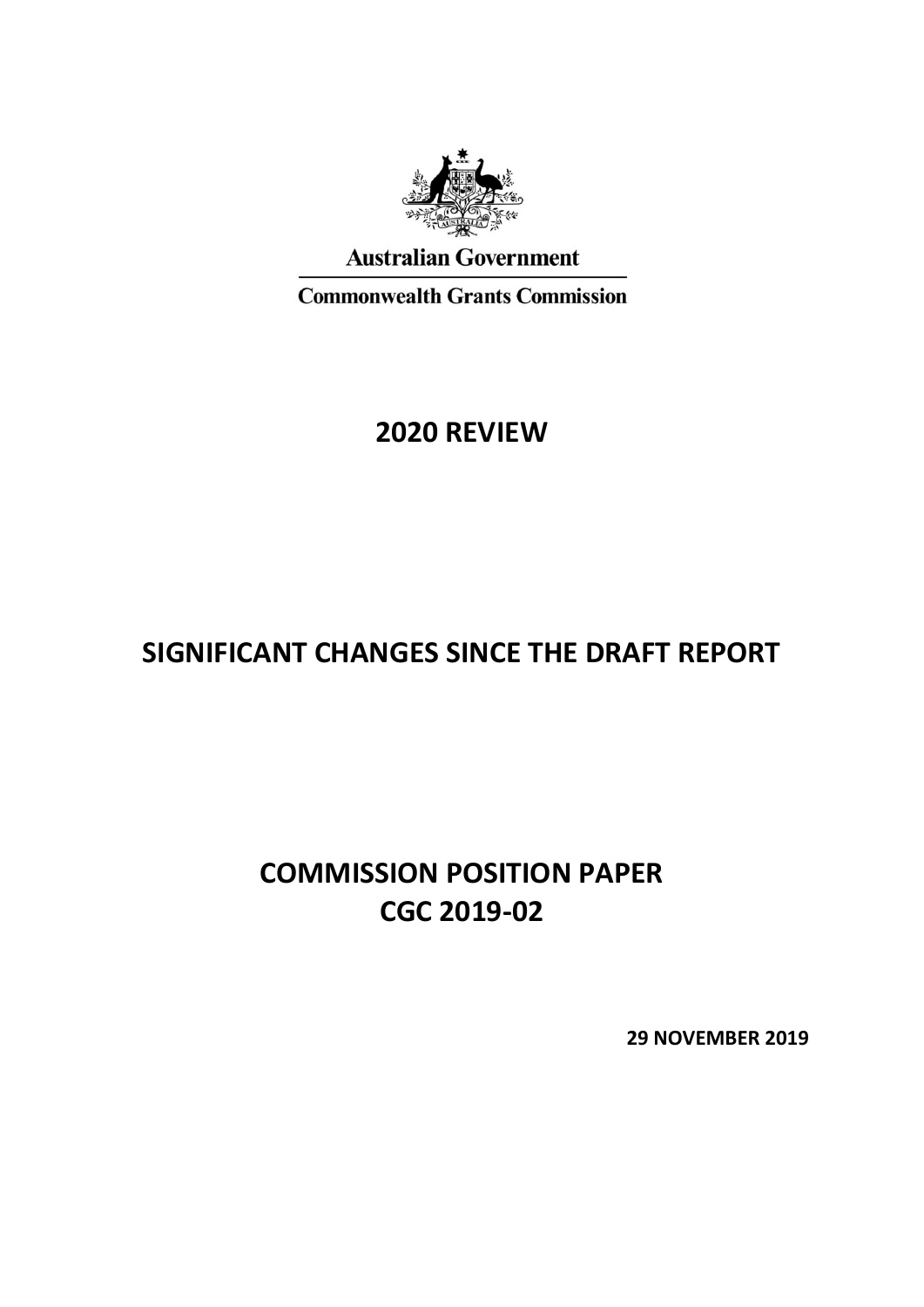| Paper issued                  | 29 November 2019                                                                                                                                                                                                                                                                                                                                                                                                                                                                                                            |
|-------------------------------|-----------------------------------------------------------------------------------------------------------------------------------------------------------------------------------------------------------------------------------------------------------------------------------------------------------------------------------------------------------------------------------------------------------------------------------------------------------------------------------------------------------------------------|
| Commission contact<br>officer | Marc Boisseau, 02 6229 8889, marc.boisseau@cgc.gov.au                                                                                                                                                                                                                                                                                                                                                                                                                                                                       |
| Submissions sought by         | 3 January 2020. Email submissions in Word format to<br>secretary@cgc.gov.au.<br>For submissions of more than 10 pages in length include a<br>summary.                                                                                                                                                                                                                                                                                                                                                                       |
| Confidential material         | It is the Commission's normal practice to make State<br>submissions available on its website under the CC BY<br>licence, allowing free use of content by third parties.<br>Further information on the CC BY licence can be found at<br>http://www.creativecommons.org<br>Confidential material contained in submissions must be<br>clearly identified or included in separate attachment/s, and<br>details provided in the covering email. Identified<br>confidential material will not be published on the CGC<br>website. |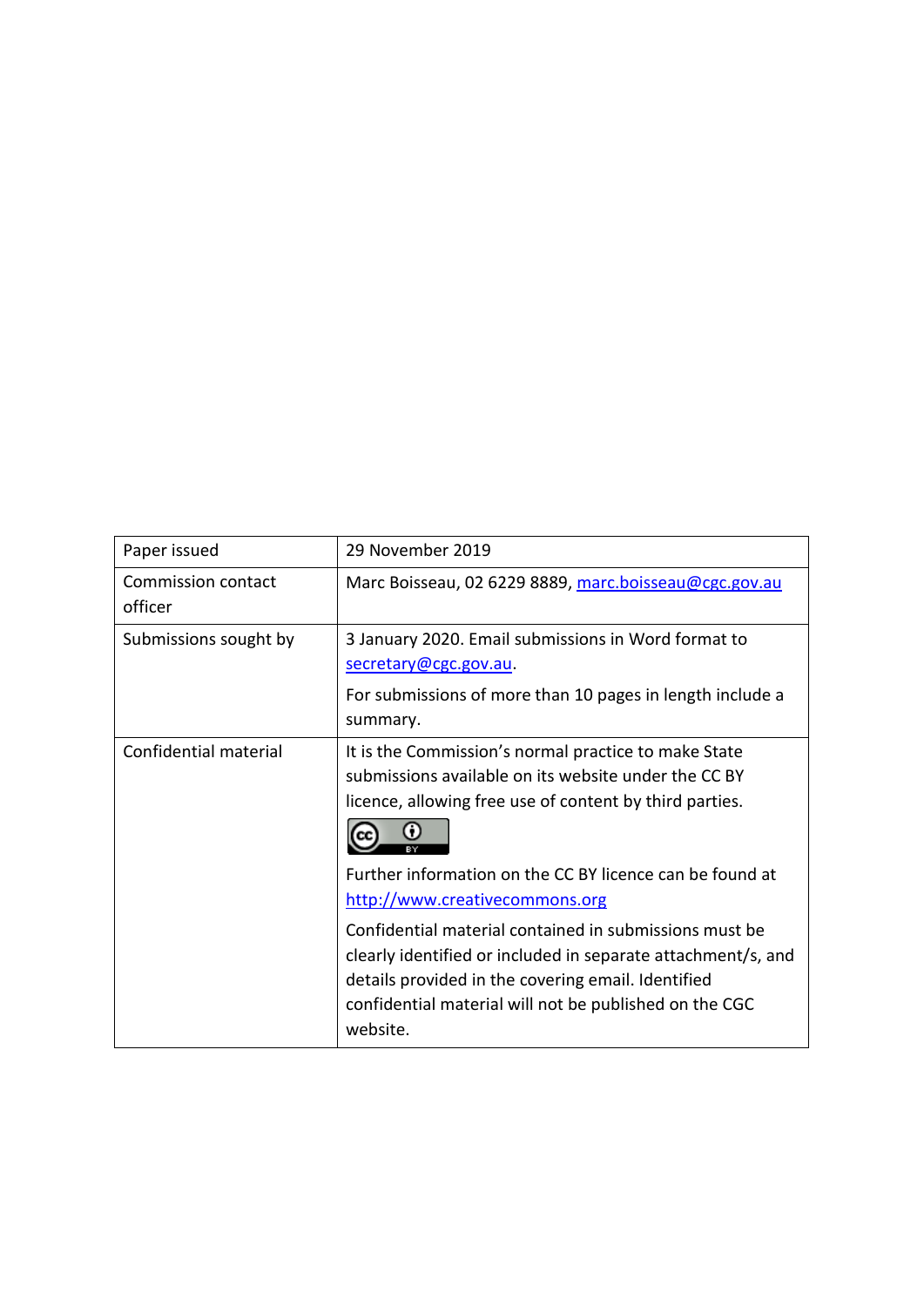# **CONTENTS**

| Background                                                 | 1  |
|------------------------------------------------------------|----|
| Substantive method change                                  | 1  |
| Disaster recovery expenses                                 | 1  |
| Minor method changes                                       | 3  |
| Mining revenue                                             | 3  |
| Welfare assessment                                         | 3  |
| Electricity and water subsidies assessment                 | 4  |
| Investment assessment                                      | 4  |
| Revenue base adjustments                                   | 6  |
| Stamp duty on conveyances                                  | 6  |
| Land tax                                                   | 8  |
| Expanding the number of value ranges                       | 10 |
| Other information to be released prior to the final report | 11 |
| <b>Submissions</b>                                         | 11 |
| ATTACHMENT A — STRUCTURE OF 2020 REVIEW REPORT             | 12 |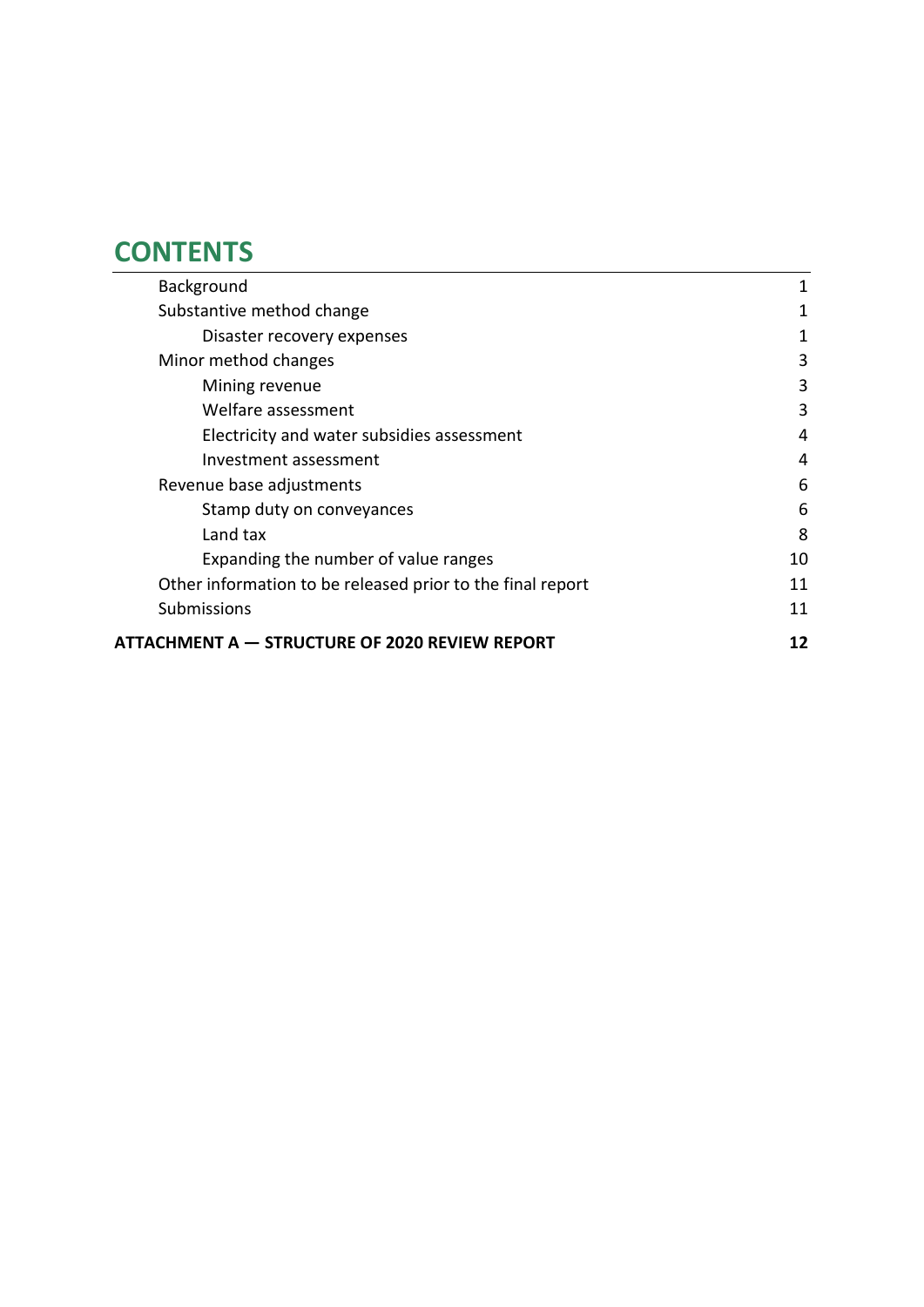# <span id="page-3-0"></span>**BACKGROUND**

- 1 The terms of reference for the 2020 Review ask the Commission to consult further with States if it expects to make substantive changes to the methods described in the draft report.<sup>1</sup> This position paper sets out the expected changes, both substantive and less so. If States wish to comment, any views are sought by 3 January 2020. The paper aims to provide sufficient information for States to understand the change and the reason for it. It does not attempt to respond to all State arguments concerning the issue. This will be done in the final report.
- 2 Methods not addressed in this paper can be taken as remaining as described in the draft report, but States should also be aware the Commission intends, at a late stage in the review, to re-examine all assessments, including all discounts, to ensure they pass a reality test and are internally consistent.
- 3 In addition, changes to data since the draft report, and a comprehensive rebuild of all draft report calculations, are likely to lead to minor changes to some illustrative assessment results presented in the draft report, for example for some cost weights and regional cost gradients. These are not covered in this paper.
- 4 The paper also presents information on the proposed adjustments to improve comparability of State stamp duty and Land tax State revenue bases. States may wish to comment. Also listed is other information intended to be provided to States prior to the release of the final report.
- 5 To assist States to navigate the final report, the indicative outline of the report structure is included at Attachment A. In brief, the report will be in two volumes. Volume 1 will present the Commission's findings, including its recommended relativities for distributing GST revenue among the States in 2020-21, along with illustrative distributions and major influences for each State. Volume 2 will address the methods used by the Commission in determining its findings.

# <span id="page-3-1"></span>**SUBSTANTIVE METHOD CHANGE**

# <span id="page-3-2"></span>**Disaster recovery expenses**

 $\overline{a}$ 

6 In the draft report, the Commission said it intended to assess States' net expenses for natural disaster relief on an APC basis, excluding local government net expenses, because at that time it was unclear whether States were the ultimate funder of these expenses.

<sup>&</sup>lt;sup>1</sup> Terms of reference for the 2020 methodology review, clause  $3(b)$ .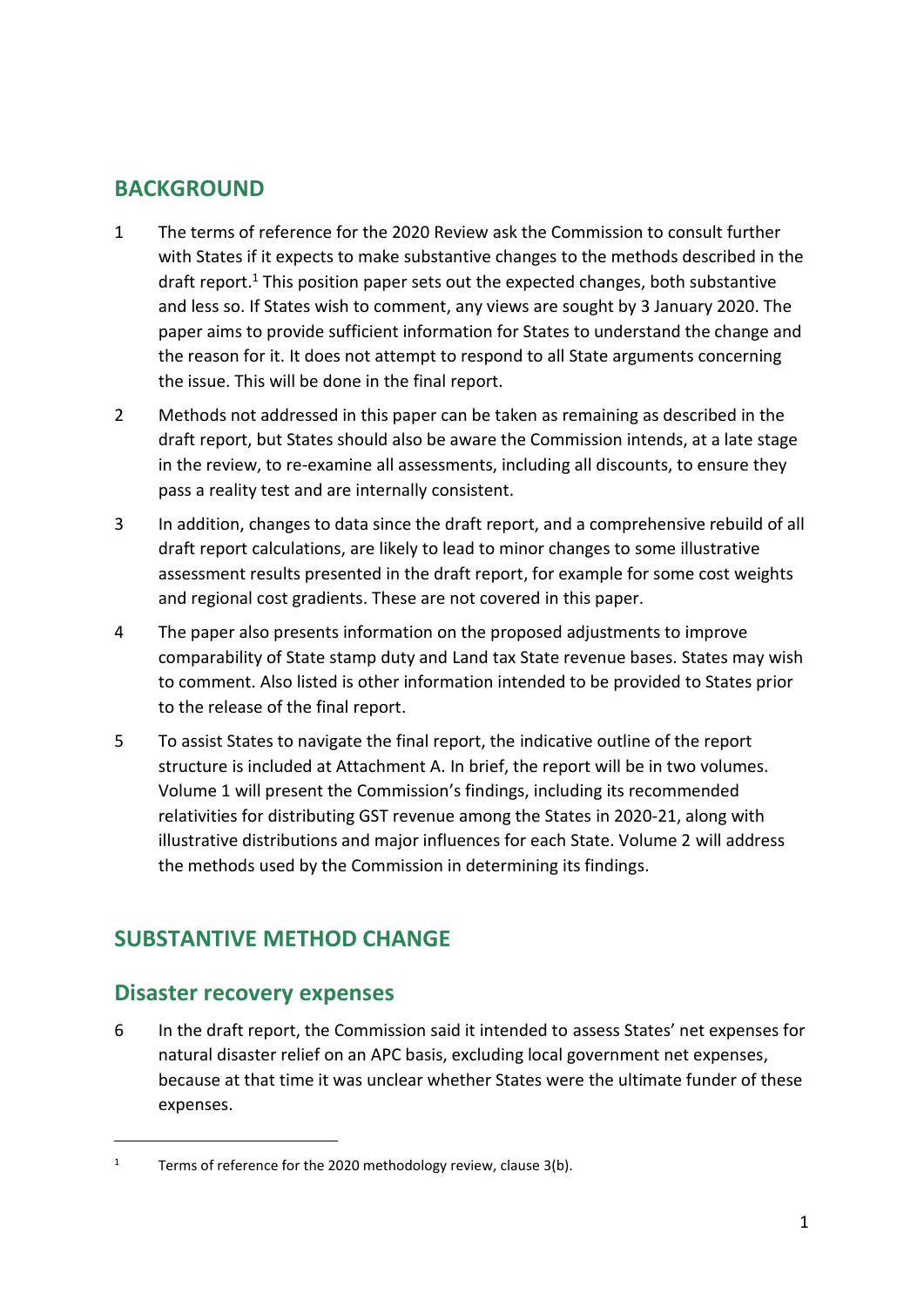- 7 Most States did not comment on this proposal in the draft report. However, Queensland strongly objected to the exclusion of local government expenses. It stated that local government were fiscally unable to fund natural disaster relief expenses, and that the State government contributed most of the funds for local government out of pocket expenses. The Northern Territory also stated that local government lacked the financial capacity to self-fund expenses, especially councils in remote areas.
- 8 Expenses for the natural disaster assessment include State out of pocket expenses under the Disaster Recovery Funding Arrangements 2018 (DRFA), net of Commonwealth assistance. Eligible expenses under the DRFA also include local government expenses.
- 9 Information provided since the draft report showed that all States support local governments to pay for natural disaster recovery, although the amounts may vary due to differences in State policy, the number and severity of disasters, and the financial capacity of local governments. In most States, local government are required to make a small contribution towards natural disaster relief expenses.
- 10 The Commission generally excludes local government activities from its assessments, because local government is subject to separate equalisation processes and the Commission does not consider it has a mandate to equalise local government activities. However, transactions between States and their local governments, for example, payments for services and grants, are included in the adjusted budget.
- 11 The Commission has decided that local government expenses should remain in the assessment, as States fund most of these expenses and they represent an unavoidable cost for States. However, an assessed contribution from local government towards natural disaster recovery will be deducted from the expenses, so that the assessment only recognises State out of pocket costs. The assessed contribution will be calculated each year by multiplying the national average rate of contributions by each State's gross local government expenses.
- 12 In the event of a disaster in the ACT, the Commission would estimate the proportion of the ACT's expenses that are local government-type expenses. The assessed local government contribution would be deducted from these expenses.
- 13 During the 2019 Update, the Commission did not include local government net expenses in the assessment. In addition, an adjustment was made to correct for the previous inclusion of local government expenses in the 2015-16 and 2016-17 assessment years, consistent with the Commission's policy on revisions for this assessment. 2

 $\overline{a}$ 

<sup>2</sup> CGC, *Report on GST Revenue Sharing Relativities, 2017 Update*, 2017, p.38*.*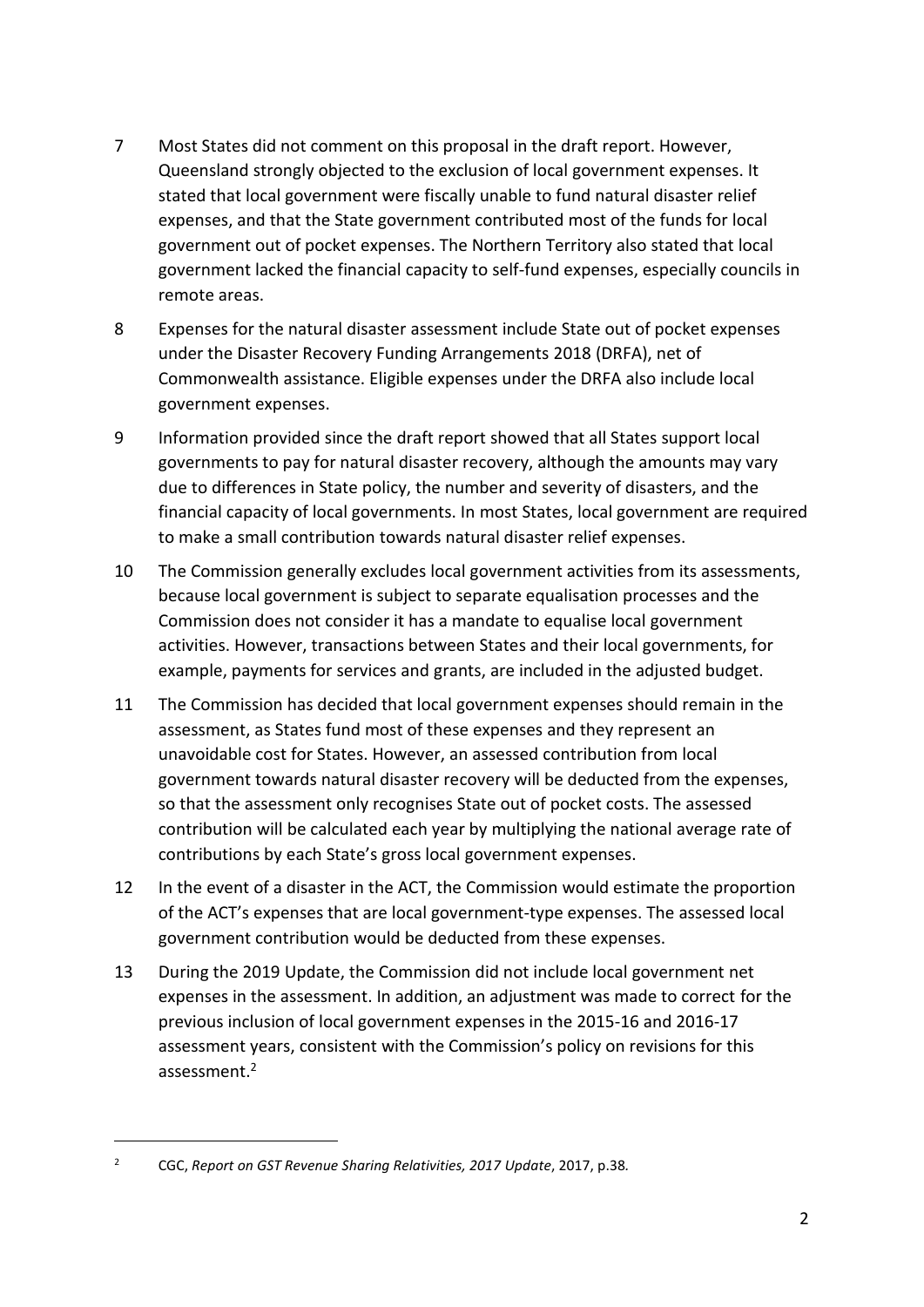14 Consistent with its decision to include local government net expenses going forward, the Commission has also decided to unwind fully in the 2020 Review the adjustment to the assessment in the 2019 Update to remove local government net expenses. The adjustment will ensure that all eligible local government expense are included in the assessment for three inquiries. [Table 1](#page-5-3) shows the effect on the GST distribution in the 2019 Update of including local government expenses and unwinding the adjustment.

|               | assessment and unwind the adjustment included in the 2019 Update |        |     |     |     |                  |            |    |        |
|---------------|------------------------------------------------------------------|--------|-----|-----|-----|------------------|------------|----|--------|
|               | <b>NSW</b>                                                       | Vic    | Qld | WA  | SA  | Tas              | <b>ACT</b> | ΝT | Redist |
| \$ million    | -170                                                             | $-207$ | 350 | 101 |     | $-74$ $-2$ $-22$ |            | 24 | 475    |
| \$ per capita | -21                                                              | -31    | 68  | 38  | -42 | $-4$             | -50        | 95 | 19     |

### <span id="page-5-3"></span>**Table 1 Effect on the GST distribution of decision to change natural disasters assessment and unwind the adjustment included in the 2019 Update**

Source: Commission calculation based on the 2019 Update.

15 The Commission notes that the decision made during the 2019 Update to remove local government net expenses was consistent with State information provided at the time and the 2015 Review intention to assess only State natural disaster recovery expenses. However, the Commission acknowledges that it may have made a different decision during the 2019 Update if States had provided complete information on State and local government funding policies at the time.

# <span id="page-5-0"></span>**MINOR METHOD CHANGES**

# <span id="page-5-1"></span>**Mining revenue**

16 Supplementary terms of reference for the 2020 Review direct the Commission not to change the Mining revenue assessment methodology. There is one change to the draft report. In the draft report, grants in lieu of royalties were assessed with other Commonwealth payments. The Commission has decided to return these payments to the Mining revenue category. This change is purely presentational and does not change States' GST entitlement. It arguably removes any criticism of the Commission not following its terms of reference, as alluded to by Western Australia.

# <span id="page-5-2"></span>**Welfare assessment**

- 17 The Commission intends to make the following non-substantive changes to the draft report assessment of welfare expenses.
	- Other welfare expenses will be assessed equal per capita (EPC) instead of using a low SES measure because the available evidence does not support the conceptual case that most service users are from low SES backgrounds. Differences in wage and regional costs will continue to be recognised.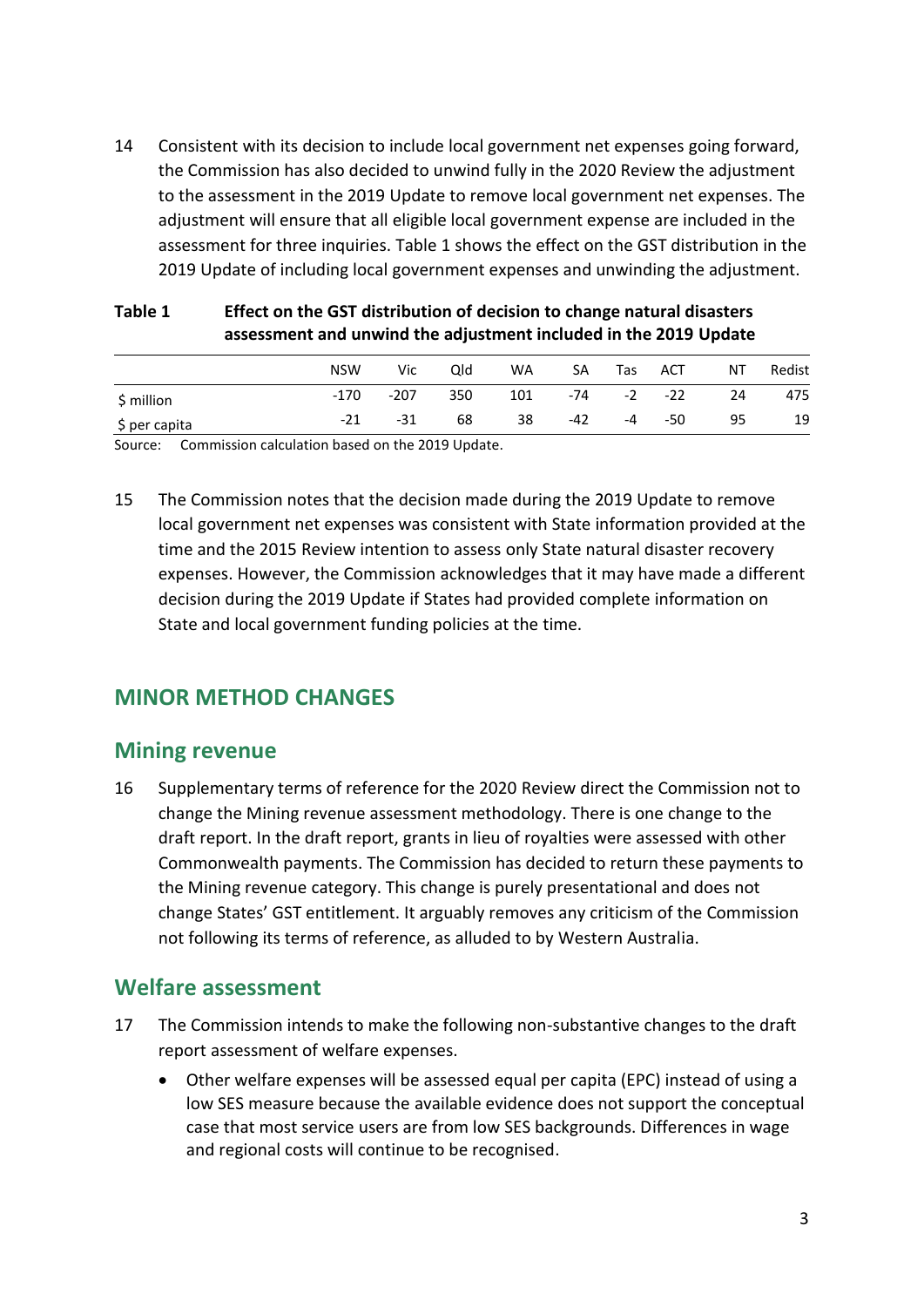- The other welfare assessment will include a cross-border allowance to recognise the net use by New South Wales residents of ACT services; however, the allowance will be included with the Health category that already includes a cross-border allowance for community health services.
- Service delivery scale and regional costs will be recognised in the child protection and family services assessment.

# <span id="page-6-0"></span>**Electricity and water subsidies assessment**

- 18 The Commission intends to make the following non-substantive changes to the draft report method for assessing electricity and water subsidies.
	- The definition of small communities for the water subsidies component has been broadened to include communities of less than 3 000 people (instead of communities of less than 1 000 people), to capture more of the communities that receive water subsidies.
	- The discount for the regional cost weight for the small community water subsidies component has been removed, to be consistent with other categories where regional cost weights have been derived using category data, and because the regional cost weight has been calculated using conservative assumptions.
	- Wage costs have been applied to the small community water subsidies component and the remote community electricity subsidies component, as States with higher wage costs would be expected to have higher subsidies.

# <span id="page-6-1"></span>**Investment assessment**

## *Negative assessed investment*

19 Among broader issues with negative assessed investment, the Northern Territory raised concerns about the validity of applying the cost factor to negative assessed investment. Doing so implies that a State can receive higher returns on the sale of assets to reflect these costs. The Northern Territory argued that this is not the case, especially in Indigenous communities, where construction costs are high and there are no private markets for these assets. The Commission agrees with this argument. Because States will be assessed as needing to disinvest in areas and times when growth, and presumably demand for such assets is low, differences in construction costs between States, or between regions, are unlikely to have a strong relationship with the value that States could receive for assets if they were to sell them. In the 2020 Review, capital cost factors will no longer be applied to negative assessed investment.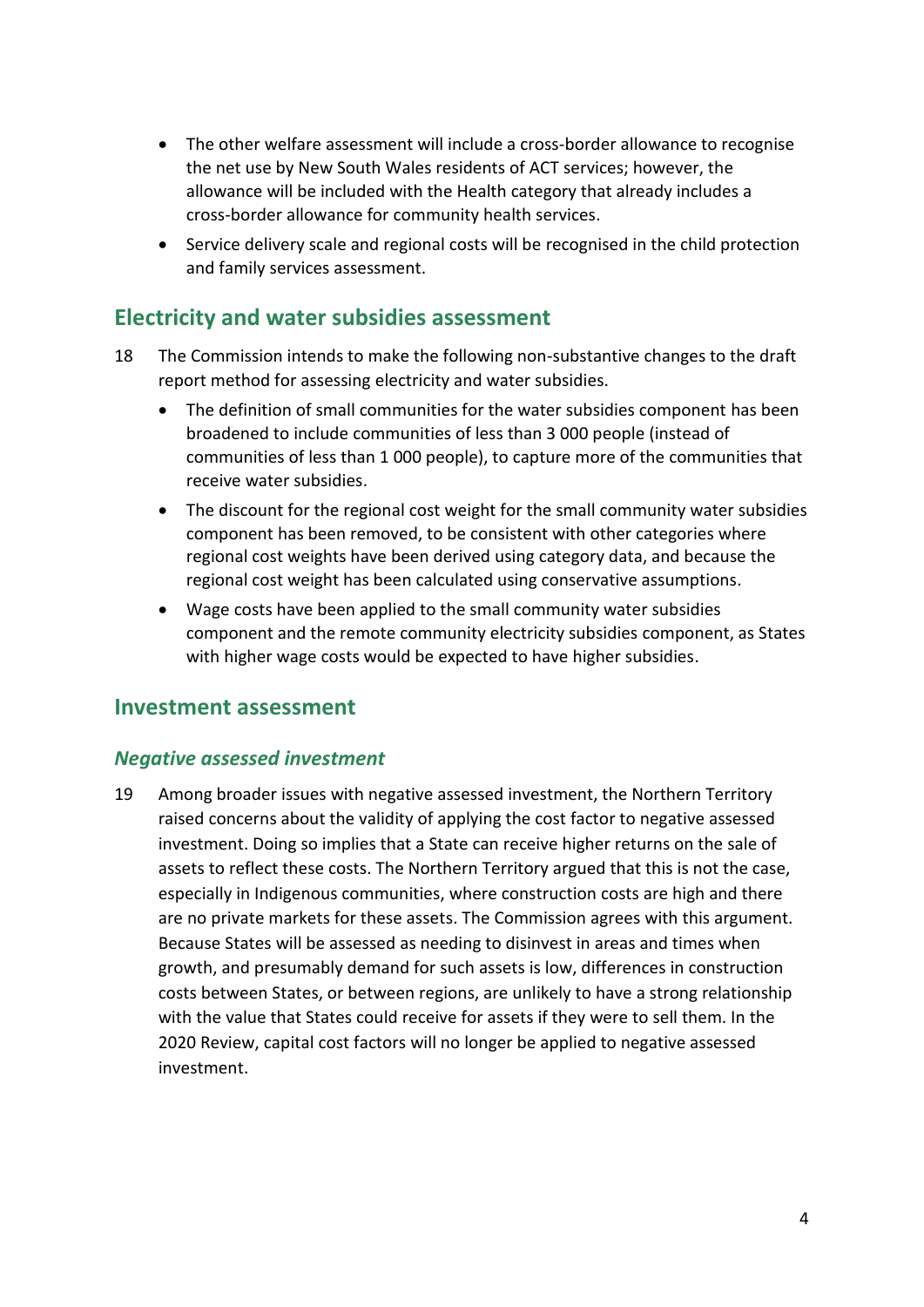# *Capital cost disabilities (factors)*

- 20 In the draft report, the Commission noted that, due to the significant changes in the assessment of recurrent regional costs, the derivation of capital cost factors would need to be further considered.
- 21 In the 2015 Review, the Commission introduced a construction cost index to measure capital costs. Construction cost indices published by Rawlinsons were considered reliable and comprehensive indicators of underlying differences in construction costs. However, due to some concerns about how well the indices capture some cost differentials, such as those for road construction and equipment, the Commission decided to assess capital cost disabilities as a blend of undiscounted factors based on Rawlinsons' construction cost indices and the recurrent wage and regional cost factors.
- 22 In this review, the Commission considers that blending the interstate differences in construction costs with interstate differences in wage costs remains the best measure of interstate differences in the costs of investment. However, the increased usage of category specific recurrent regional costs gradients reduces the justification for using a general recurrent regional cost gradient. Accordingly, with the exception of a small number of categories described below, Rawlinsons' measure of differences in regional costs alone is applied to these interstate cost differences.
- 23 [Table 2](#page-8-2) shows the cost factor applied in each component. For most categories, the assessed construction costs are calculated using the share of total population in each region. For roads, the construction costs in each region are applied to the relevant indicator: population in UCLs over 40 000 for urban roads, and population outside such areas for rural roads. Only the interstate cost differences are considered relevant to urban transport. Because the recurrent regional cost influences cannot be excluded from the capital stock factors in Health and Justice, these influences are excluded from the cost factor to avoid double counting, and only interstate differences in construction are applied to investment in these components.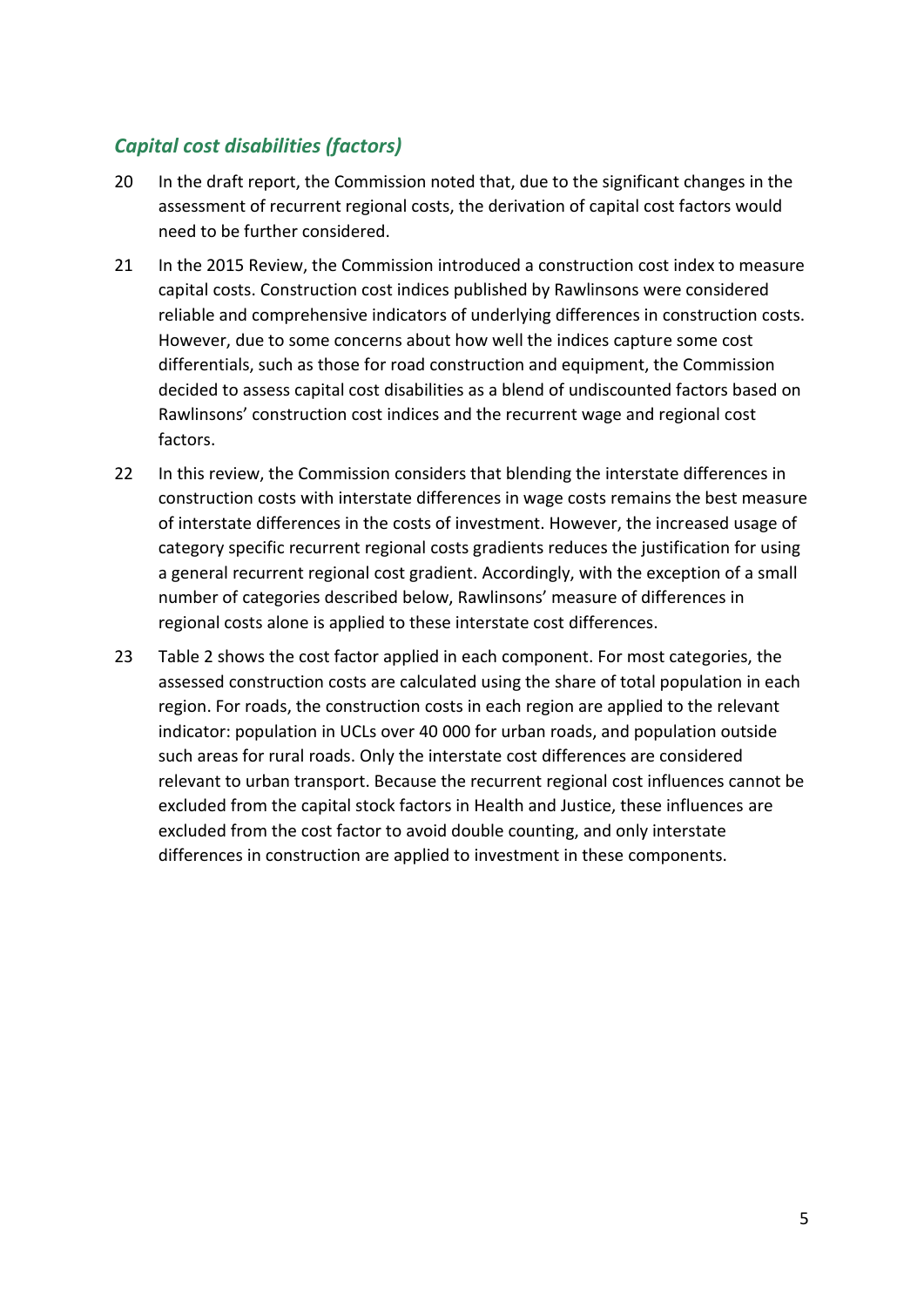| Component                                                 | Cost factor                 |
|-----------------------------------------------------------|-----------------------------|
| Schools                                                   | Regional and Interstate     |
| Post-secondary education                                  | Regional and Interstate     |
| Health                                                    | Interstate                  |
| Housing                                                   | Regional and Interstate     |
| Welfare                                                   | Regional and Interstate     |
| Services to Communities                                   | Regional and Interstate     |
| Justice                                                   | Interstate                  |
| Roads                                                     |                             |
| Rural roads                                               | Regional (a) and Interstate |
| Urban roads                                               | Regional (a) and Interstate |
| Transport                                                 |                             |
| Urban transport                                           | Interstate                  |
| Non-urban transport                                       | Regional and Interstate     |
| Services to Industry                                      | Regional and Interstate     |
| <b>Other Expenses</b><br>$\sim$ $\sim$ $\sim$<br>$\cdots$ | Regional and Interstate     |

<span id="page-8-2"></span>**Table 2 Investment assessment, capital cost factors by component**

Note: Interstate refers to the blended Rawlinsons' interstate differences in construction costs with interstate differences in wage costs. Regional refers to the Rawlinsons' State regional indices, unless otherwise noted.

<span id="page-8-0"></span>(a) The regional cost gradient weighted by a category specific distribution of user population, rather than the distribution of the total population.

# **REVENUE BASE ADJUSTMENTS**

# <span id="page-8-1"></span>**Stamp duty on conveyances**

- 24 The draft report proposed two adjustments, to account for State policy differences, in the Stamp duty on conveyances assessment:
	- an off-the-plan adjustment for Victoria because its off-the-plan transactions are reported by dutiable value rather than purchase price
	- a unit trust adjustment for Queensland, Western Australia and South Australia because their legislation captures a wider range of transactions than for other States.
- 25 In addition, States proposed a third adjustment a land rich adjustment.

# *Off-the-plan adjustment*

26 Victoria's off-the-plan concession means its off-the-plan transactions may be reported in lower value ranges. In previous reviews, Victoria provided its off-the-plan transactions by dutiable value. An adjustment was required to estimate the difference between their dutiable values and their purchase price.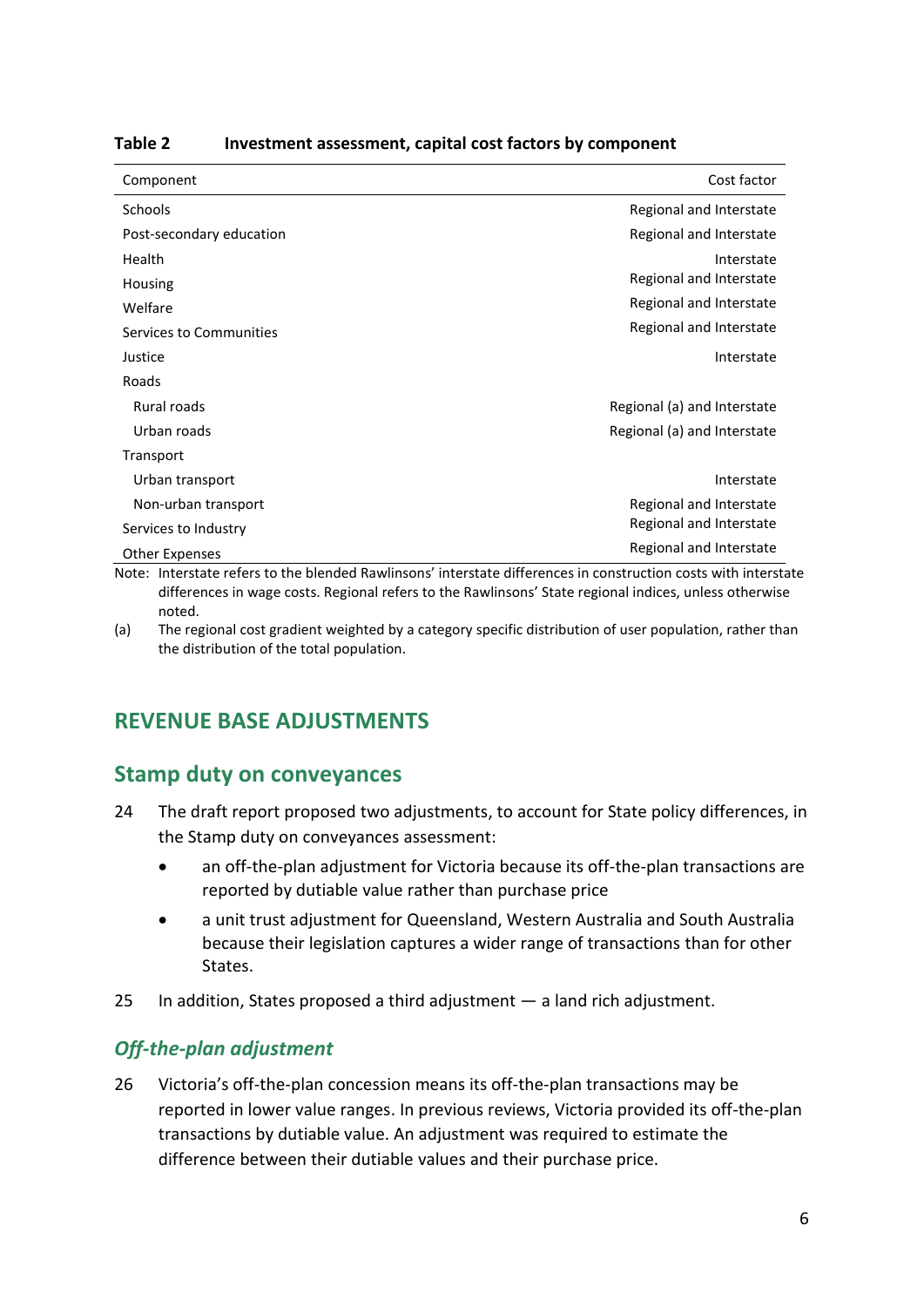27 For this review, Victoria has provided its off-the-plan transactions by purchase price and so an off-the-plan adjustment is not required. Consequently, the Commission intends to discontinue this adjustment.

## *Unit trusts adjustment*

- 28 The unit trusts adjustment was introduced in the 1990 Update to capture State legislative differences in the application of conveyance duty to the issue and redemption of units in private unit trusts. At that time, most States did not apply conveyance duty to these transactions, but Queensland, Western Australia and South Australia did.
- 29 The adjustment was initially set at 1%, based on data provided in the 1988 Review. The adjustment was increased to 3% in the 1999 Review, based on evidence about the increased prevalence of unit trusts and a number of court rulings (including the Industry Superannuation Property Trust). The adjustment remained at that level in subsequent reviews.
- 30 Three States commented on the adjustment.
- 31 Queensland supported a continuation of the adjustment in the absence of new data to support a different adjustment.
- 32 New South Wales said the adjustment should be discontinued because there had been significant legislative changes such that the differences had effectively ceased. While Queensland imposes conveyance duty on the transfer of units in a private trust, other States chose to impose landholder duty. New South Wales said a remaining difference was that Queensland allowed a principal place of residence exemption for land owned by a trust, but other States did not. New South Wales believed the policy choices of Queensland affected the form of land ownership (trusts rather than direct ownership), but did not have a material effect on the total value of property transferred and, as such, an adjustment was not warranted.
- 33 Western Australia also said that Queensland was the only State to have a unit trust scheme rather than land holder/land rich provisions. It believed the difference in State policies was predominately about the land acquisition threshold and the applicable rate of duty, with most States applying a rate of duty that was 10% of the general rate. It concluded the Commission should reconsider the need for a unit trust adjustment.
- 34 The Commission accepts there have been legislative changes that have reduced the State differences. It is not clear that Queensland's choice of a unit trust scheme rather than a land holder/land rich provision would lead to a materially different value of property transferred. Therefore, it has decided to remove the unit trusts adjustment. [Table 3](#page-10-1) shows the effect of removing the adjustment in 2017-18.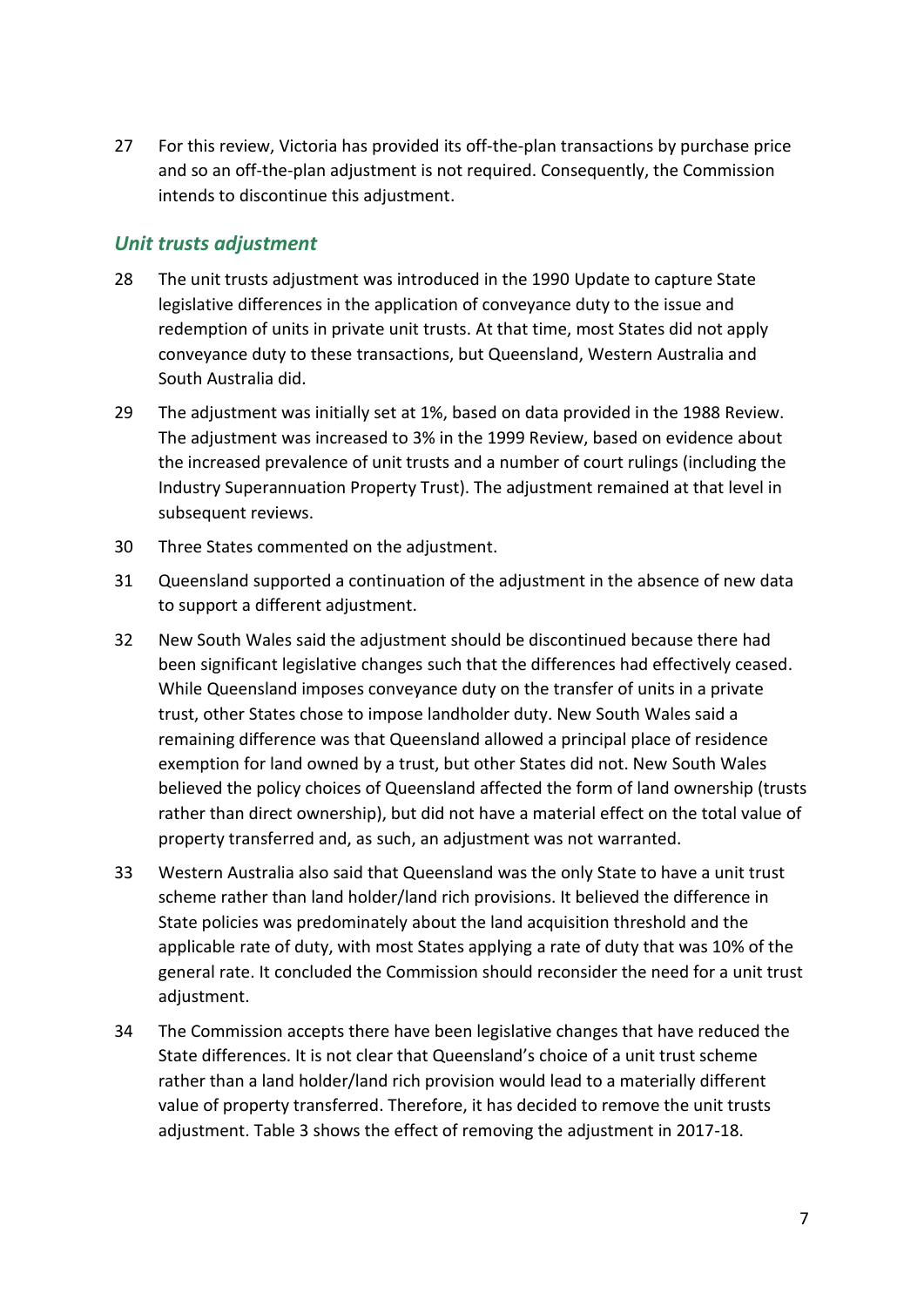| 2017-18            |            |     |       |       |     |                         |                         |                |        |
|--------------------|------------|-----|-------|-------|-----|-------------------------|-------------------------|----------------|--------|
|                    | <b>NSW</b> | Vic | Qld   | WA    | SA  | Tas                     | <b>ACT</b>              | NT             | Redist |
| Dollars million    | 62         | 52  | -77   | -26   | -16 | $\overline{\mathbf{3}}$ | $\overline{\mathbf{3}}$ | 1              | 120    |
| Dollars per capita |            | 8   | $-16$ | $-10$ | -9  | 5.                      | $\overline{7}$          | $\overline{2}$ | -5     |

### <span id="page-10-1"></span>**Table 3 Change in redistribution since the draft report, unit trust adjustment, 2017-18**

Source: Commission simulation.

## *Land rich adjustment*

- 35 In the draft report, the Commission proposed differentially assessing land rich transactions by listed companies. New South Wales and Western Australia noted a majority of States applied a rate of duty that was 10% of the general rate. New South Wales suggested the Commission either:
	- assess land rich transactions by listed entities as a separate part of the tax base, or
	- include only 10% of their transaction value.
- 36 Five States apply duty at 10% of their general rate. Consequently, the Commission has decided to introduce a 10% adjustment, which would apply to all States. This adjustment would reduce the influence of land rich transactions. [Table 4](#page-10-2) shows the effect of introducing the land rich adjustment in 2017-18.

### <span id="page-10-2"></span>**Table 4 Change in redistribution since the draft report, land rich adjustment, 2017-18**

|                    | <b>NSW</b> | Vic       | Old            | WA | SA | Tas      | ACT | ΝT | Redist |
|--------------------|------------|-----------|----------------|----|----|----------|-----|----|--------|
| Dollars million    | $-25$      | $-11$     | 8 -            |    |    | 25 2 1 1 |     | 0  | 37     |
| Dollars per capita | -3         | $-2$ $-2$ | $\overline{2}$ |    |    | 10 1 1 1 |     | 0  |        |

<span id="page-10-0"></span>Source: Commission simulation.

# **Land tax**

- 37 The draft report proposed two adjustments, to account for State policy differences, in the Land tax assessment:
	- an adjustment for the ACT because of its policy to impose land tax on an individual property basis rather than aggregating a land holder's taxable land holdings
	- an adjustment for the Northern Territory to estimate its taxable land holdings because it does not impose land tax.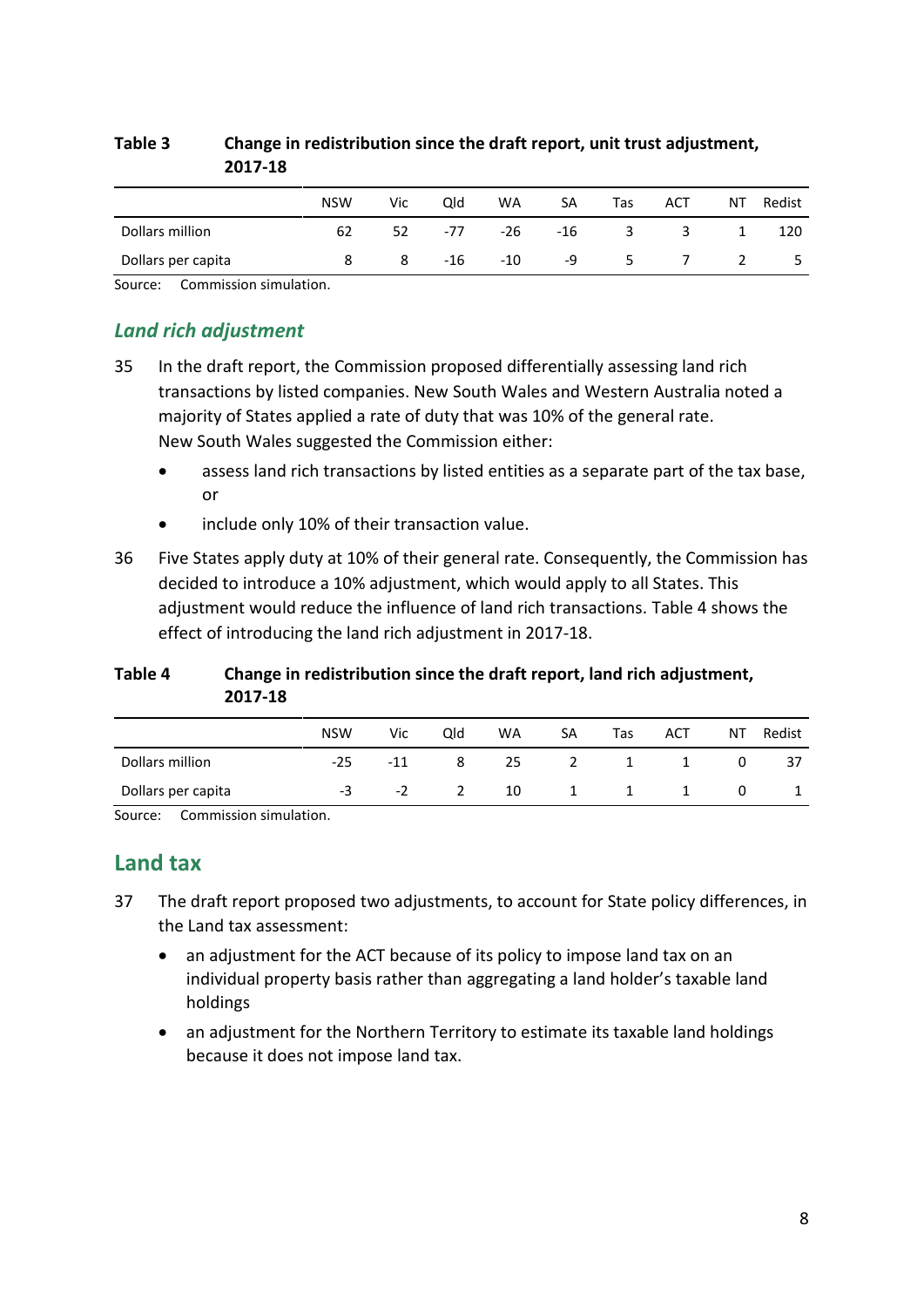# *The ACT adjustment*

- 38 The ACT's lack of aggregation means more of its taxable land holdings are reported in lower value ranges. An adjustment is required to estimate the effect of aggregation on its taxable land holdings. In the 2015 Review a 2% adjustment was applied.
- 39 Western Australia said its aggregation policies increased its land tax and Metropolitan Regional Improvement Tax revenue by more than 50%. In its State Tax Review Discussion Paper<sup>3</sup>, South Australia provided data suggesting its aggregation policies increased its land tax revenues by more than 30%. The progressivity of States' rates of land tax means aggregation has a greater effect on State revenues than States' land holdings. Thus, the ACT adjustment should be less than the revenue effects experienced by these two States.
- 40 The Commission proposes to base the ACT adjustment on a comparison of States' shares of land holdings data and their shares of ABS adjusted land values.<sup>4</sup> The Commission compared the ACT to New South Wales and Queensland. Like the ACT, they are the only States that had a share of adjusted land values bigger than their share of land holdings. Also, data from Western Australia's Overview of State Taxes and Royalties also suggest these two States have a tax rate progressivity closest to the ACT.
- 41 For the three years to 2018-19, the combined share of taxable land holdings for New South Wales and Queensland was 92% of their combined share of adjusted land values. An adjustment of 10% would be required to the ACT's share of land holdings to lift its ratio to 92%.
- 42 Based on this comparison, and taking into account the experience of Western Australia and South Australia, the Commission has decided to increase the ACT adjustment to 10%. [Table 5](#page-11-0) shows the effect of increasing the ACT adjustment in 2017-18.

|                    | <b>NSW</b> | Vic | Qld          | WA           | SA | Tas | ACT  | ΝT | Redist |
|--------------------|------------|-----|--------------|--------------|----|-----|------|----|--------|
| Dollars million    |            | 1   | $\mathbf{0}$ | $\mathbf{0}$ | 0  | 0   | $-3$ | 0  |        |
| Dollars per capita |            | 0   | 0            | 0            | 0  | 0   | $-7$ | 0  | 0      |

### <span id="page-11-0"></span>**Table 5 Change in redistribution since the draft report, ACT adjustment, 2017-18**

Source: Commission simulation.

 $\overline{a}$ 

 $3$  Review of Tax Reform Discussion Paper, February 2015, Section 8.3 Land tax, pages 40-41.

The ABS publishes land values as part of the National Accounts. An adjustment was made to remove principal places of residence from its residential land values. That adjustment was based on the proportion of private renters in each State.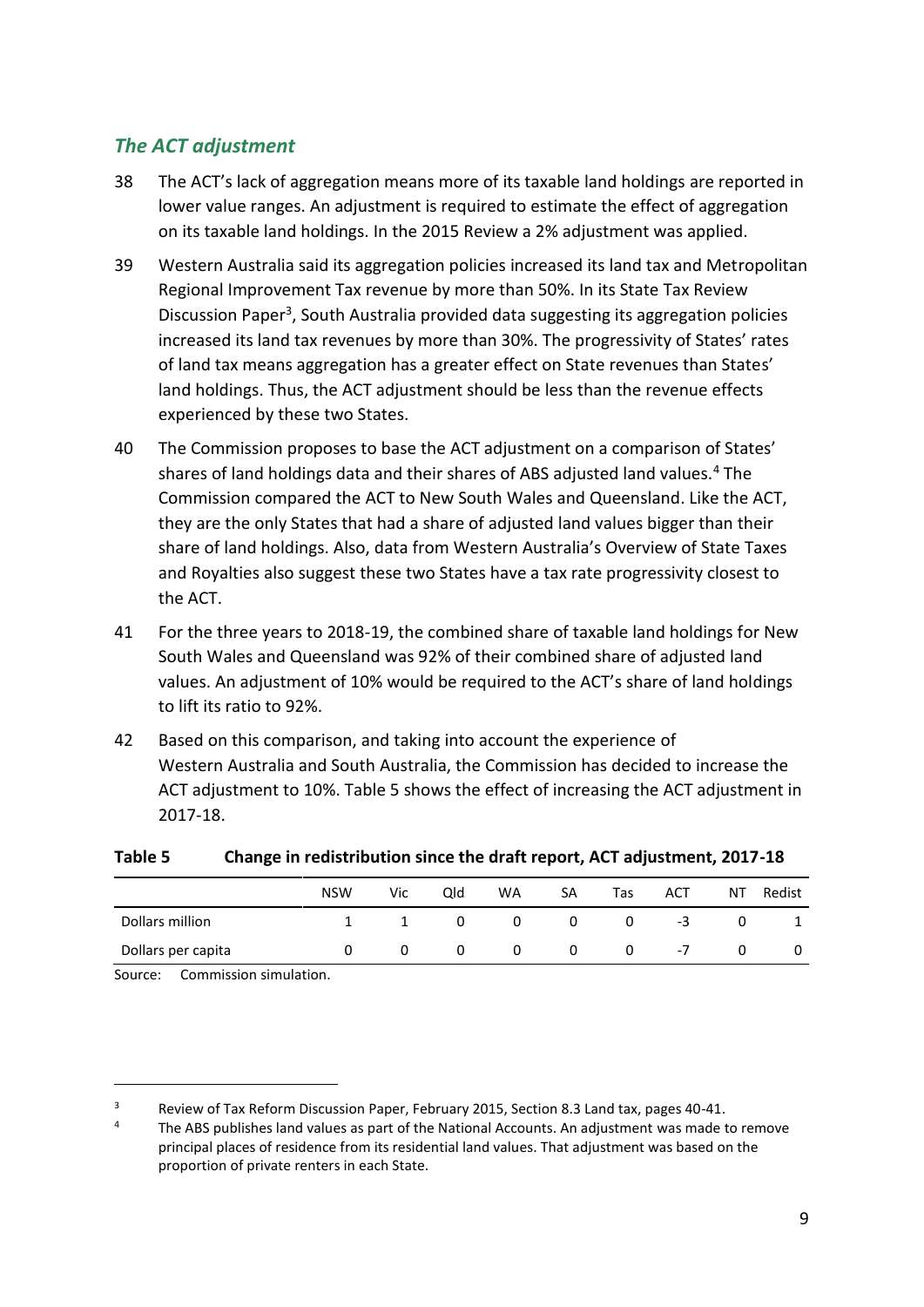## *The Northern Territory adjustment*

- 43 An adjustment is required for the Northern Territory to estimate its taxable land holdings. In both the 2010 and 2015 Reviews, an adjustment of 0.6% was used. The adjustment was based on the Northern Territory's share of Valuers'-General land values for the three years of the 2010 Review.
- 44 The Northern Territory said the Commission should base this adjustment on its Valuer-General's data. However, the Commission no longer collects these data. Western Australia said the Commission should develop the adjustment by comparing States' taxable land holdings to ABS' land values. The Northern Territory's share of ABS adjusted land value data for the three years of the 2010 Review was also 0.6%. For the three years to 2018-19, its share increased to 0.8%. Its increased share was driven both by an increase in its residential and commercial land values and by an increase in its proportion of renters.
- 45 The Commission has decided to estimate the Northern Territory's taxable land holdings data as 0.8% of the other States' taxable land holdings. [Table 6](#page-12-1) shows the effect of increasing the Northern Territory adjustment in 2017-18.

| Table o            | Change in redistribution since the drait report, ive adjustment, 2017-16 |      |     |             |    |     |      |       |        |
|--------------------|--------------------------------------------------------------------------|------|-----|-------------|----|-----|------|-------|--------|
|                    | <b>NSW</b>                                                               | Vic. | Old | WA          | SA | Tas | ACT. | NT    | Redist |
| Dollars million    |                                                                          | 6.   |     | 4 1 1 0 0 0 |    |     |      | $-13$ | 13     |
| Dollars per capita |                                                                          |      |     | 1 0 1 0 0 0 |    |     |      | -52   |        |

<span id="page-12-1"></span>**Table 6 Change in redistribution since the draft report, NT adjustment, 2017-18**

<span id="page-12-0"></span>Source: Commission simulation.

# **Expanding the number of value ranges**

- 46 In response to the draft report, the ACT suggested the Commission expand the number of value ranges in both Land tax and Stamp duty on conveyances. In particular, it said the highest value range in each assessment should be split to reflect that several States apply multiple thresholds within those ranges.
- 47 In setting its value ranges, the Commission's primary consideration has not been the materiality of those ranges, which can change for different States in different years. Rather, on practicality grounds, the Commission uses a fixed set of value ranges for the period of the review, that capture the practice of States to apply those taxes progressively and enable States to set up a process for extracting data in the knowledge that the Commission's data specifications will not change year to year.
- 48 The Commission sought data from State Revenue Offices to allow it to break the top value range into three value ranges. As data have not yet been received from all States, the Commission is not in a position to decide whether to use the same number of value ranges as in the previous review or to expand the number of ranges.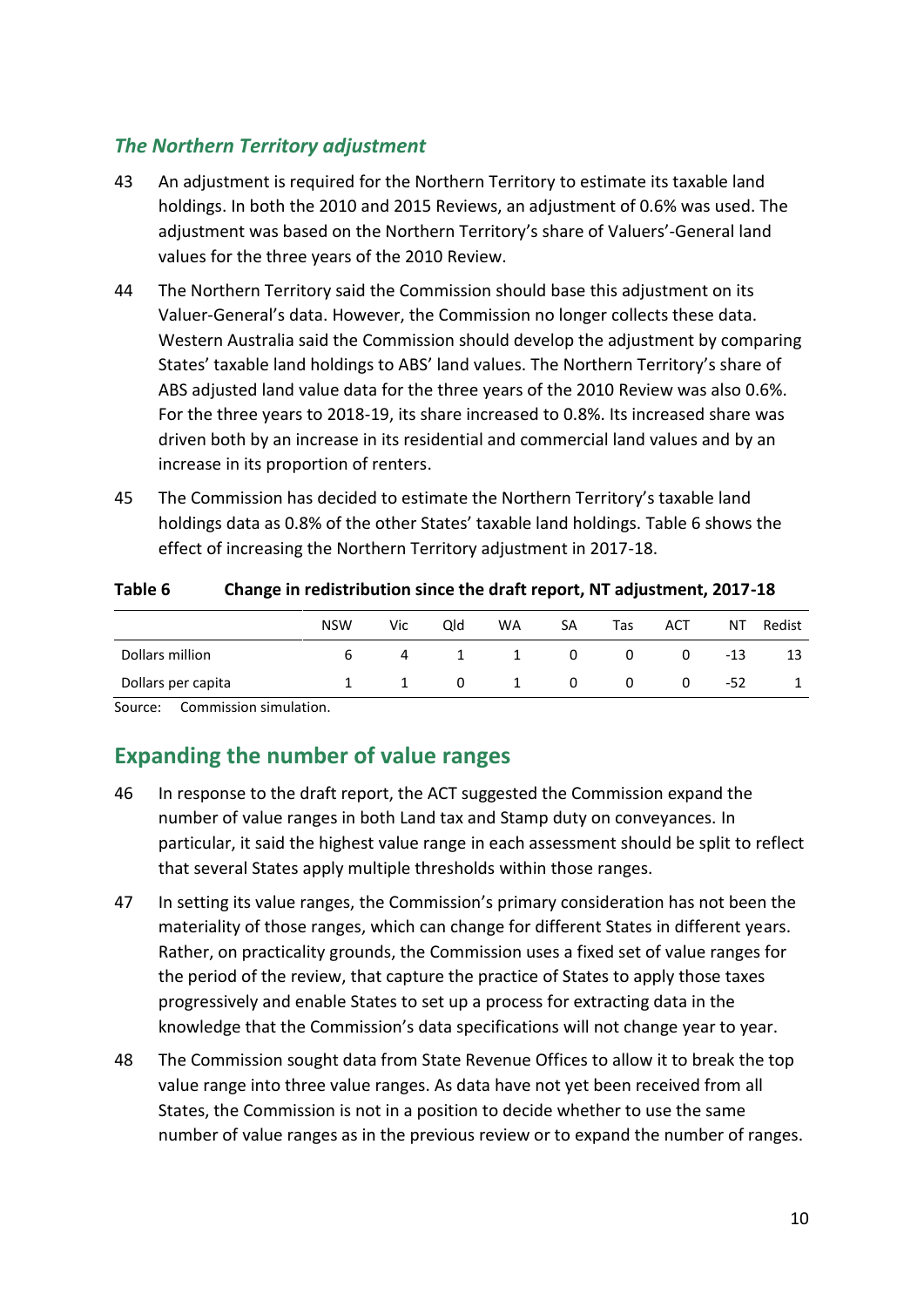# <span id="page-13-0"></span>**OTHER INFORMATION TO BE RELEASED PRIOR TO THE FINAL REPORT**

- 49 The following data will be provided separately to States once finalised:
	- the results of the wages regression using the latest data from the ABS Characteristics of Employees survey (CoES) that will be used in the wage costs assessment
	- housing Indigenous cost weights and regional costs gradient.

# <span id="page-13-1"></span>**SUBMISSIONS**

50 State comments on the issues discussed in this paper are due by 3 January 2020.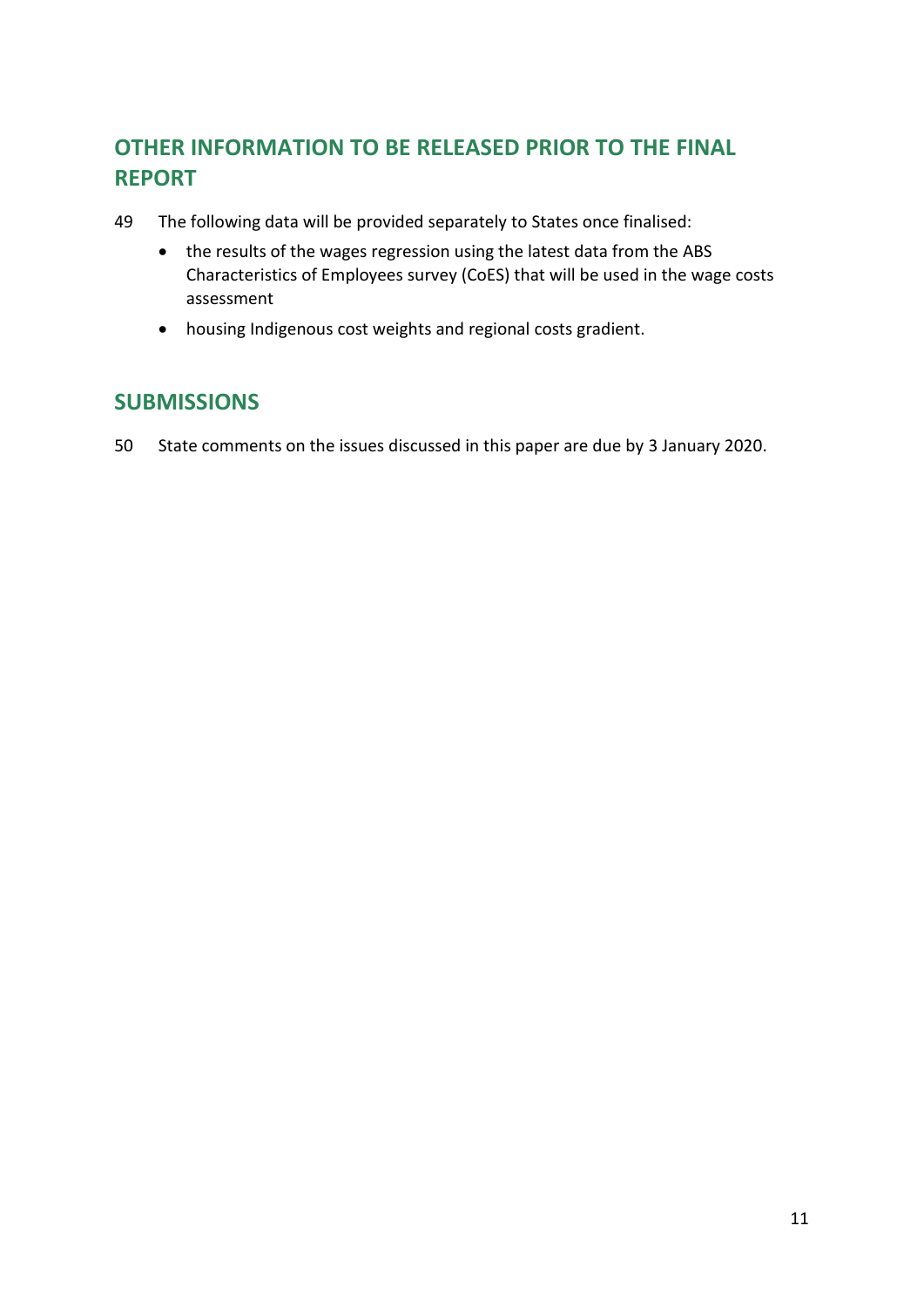# <span id="page-14-0"></span>**ATTACHMENT A — STRUCTURE OF 2020 REVIEW REPORT**

| <b>VOLUME 1 - GST REVENUE SHARING RELATIVITIES FOR 2020-21</b> |
|----------------------------------------------------------------|
| <b>Chapter 1 Recommended GST Distribution</b>                  |
| Recommended GST revenue sharing relativities                   |
| Movements in the GST distribution                              |
| Chapter 2 Changes since the 2019 Update                        |
| Our approach                                                   |
| Why GST revenue sharing relativities have changed              |
| Why State fiscal capacities have changed                       |
| Method changes                                                 |
| Data revisions                                                 |
| Changes in State circumstances                                 |
| Revenue including Commonwealth payments                        |
| Sub-headings to be determined                                  |
| Expenditure                                                    |
| Sub-headings to be determined                                  |
| Treatment of new Commonwealth payments                         |
| Chapter 3 State by State changes since 2019 Update             |
| <b>New South Wales</b>                                         |
| Victoria                                                       |
| Queensland                                                     |
| Western Australia                                              |
| South Australia                                                |
| Tasmania                                                       |
| ACT                                                            |
| Northern Territory                                             |
| Chapter 4 Why State relative fiscal capacities differ          |
| Differences in State fiscal capacities                         |
| Drivers of fiscal differences                                  |
| Revenue                                                        |
| Mining                                                         |
| Other tax bases                                                |
| Commonwealth payments                                          |
| Expenditure                                                    |
| Socio-demographic features                                     |
| Remoteness                                                     |
| Indigenous status                                              |
| Socio-economic status                                          |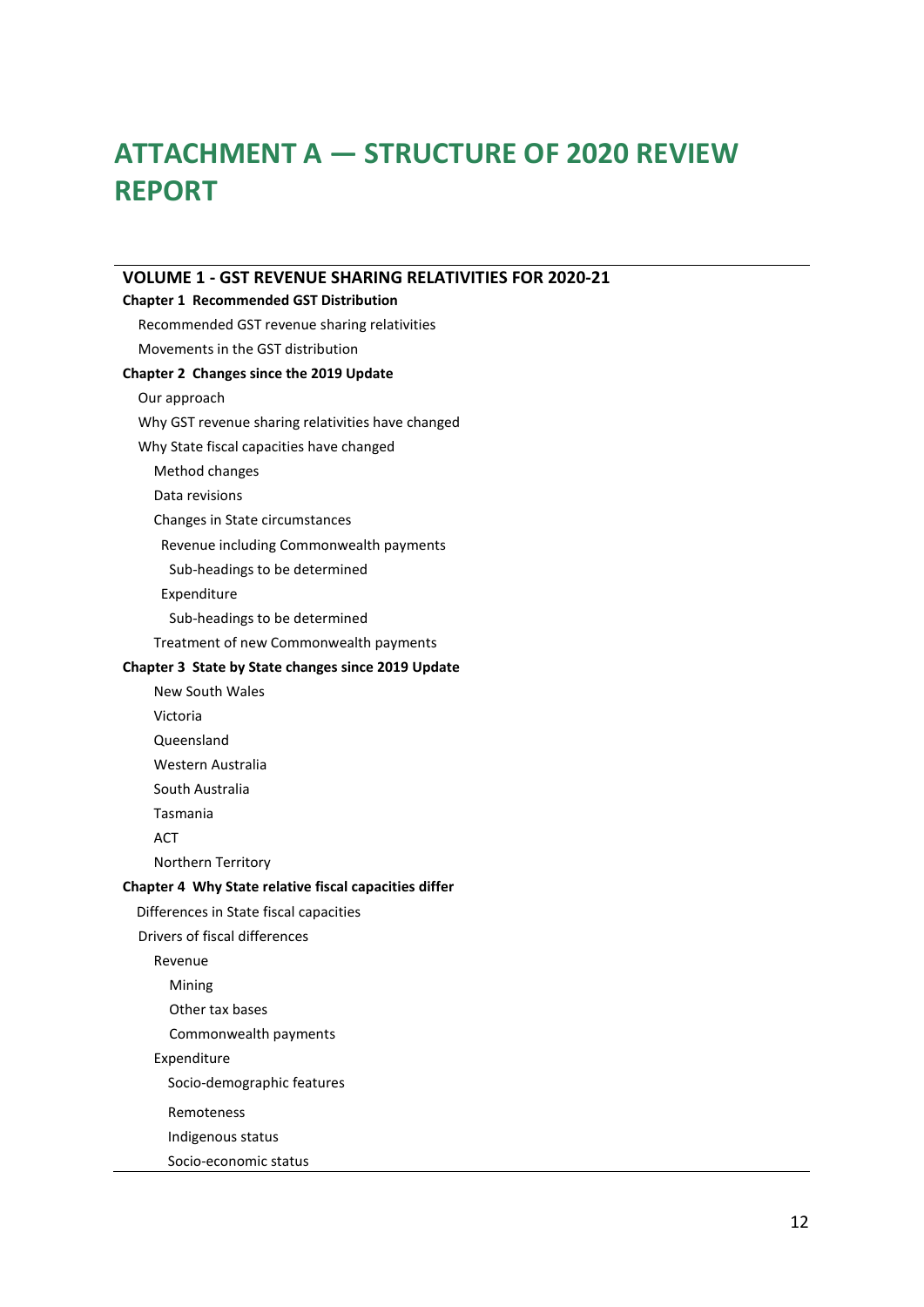| Chapter 4 Why State relative fiscal capacities differ (continued) |
|-------------------------------------------------------------------|
| Drivers of fiscal differences (continued)                         |
| Wage costs                                                        |
| Population growth                                                 |
| Urban centre size                                                 |
| Small communities                                                 |
| Administrative scale                                              |
| State fiscal circumstances                                        |
| New South Wales                                                   |
| Victoria                                                          |
| Queensland                                                        |
| Western Australia                                                 |
| South Australia                                                   |
| Tasmania                                                          |
| <b>ACT</b>                                                        |
| Northern Territory                                                |
| State fiscal capacities over time                                 |
| Size of the equalisation task                                     |
| <b>Chapter 5 Quality assurance</b>                                |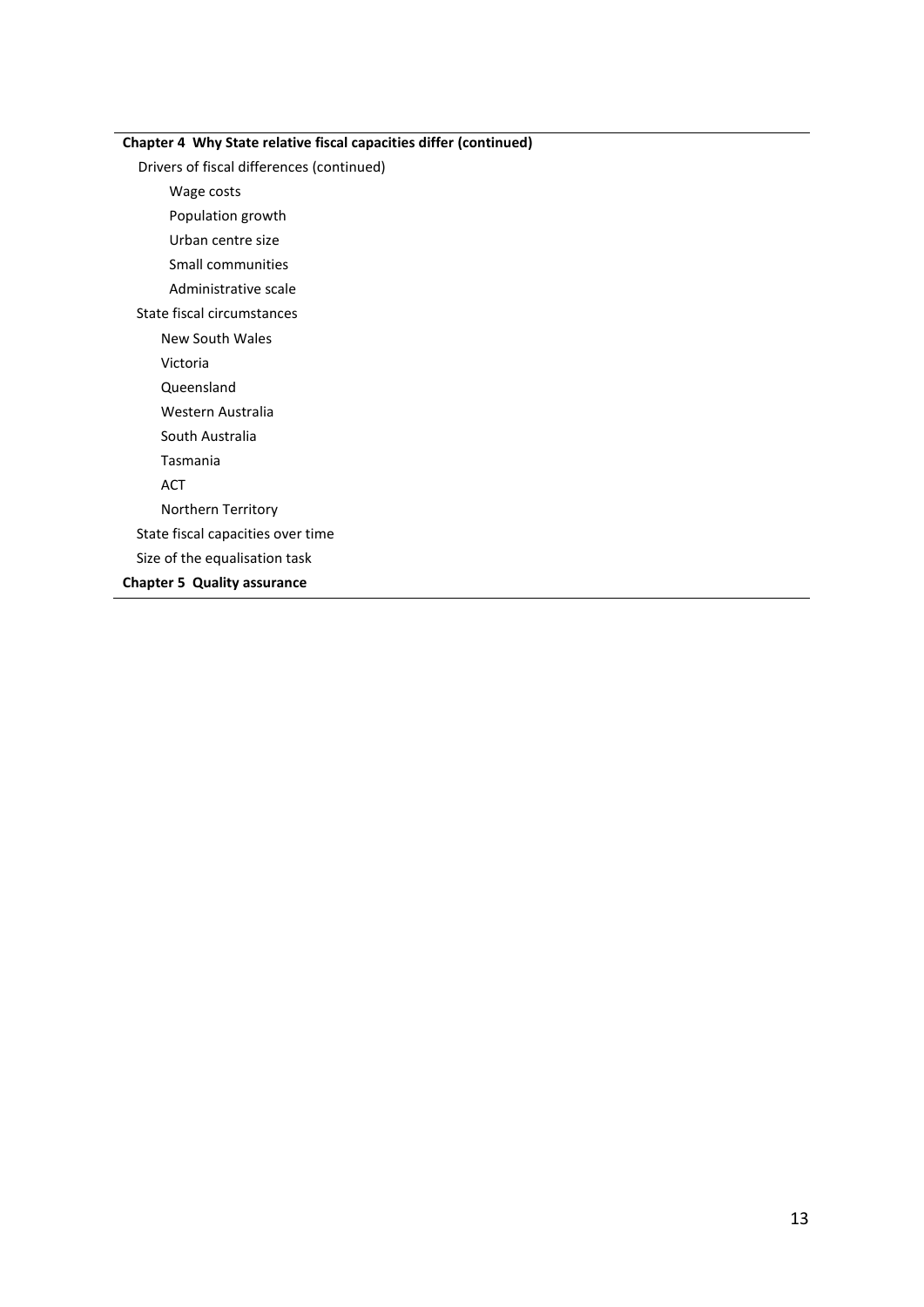## **VOLUME 2 - METHODOLOGY FOR MEASURING STATE FISCAL CAPACITIES Part A - Main issues, principles and assessment guidelines**

#### **Chapter 1 Approach and main issues for the 2020 Review**

Context of the review

Methodology requirements of the terms of reference

Approach to the review

Main assessment issues, method changes and responses to State proposals

Principles

Elasticity adjustments to State tax bases

Mining revenue

Gambling

Schools

Health

Justice

Roads

Transport

Natural disasters

Investment

Geography

#### **Chapter 2 Measuring relative fiscal capacity**

The Principle of HFE

Supporting principles

Relevance of supporting principles

'What States do'

Policy neutrality

Practicality

Contemporaneity

#### **Chapter 3 Developing assessments**

Approach Assessment guidelines Adjusted budget Category structure

**Chapter 4 Implementing legislated changes to the GST Distribution**

**Attachment 1 Proposed presentation of outcomes through the transition years**